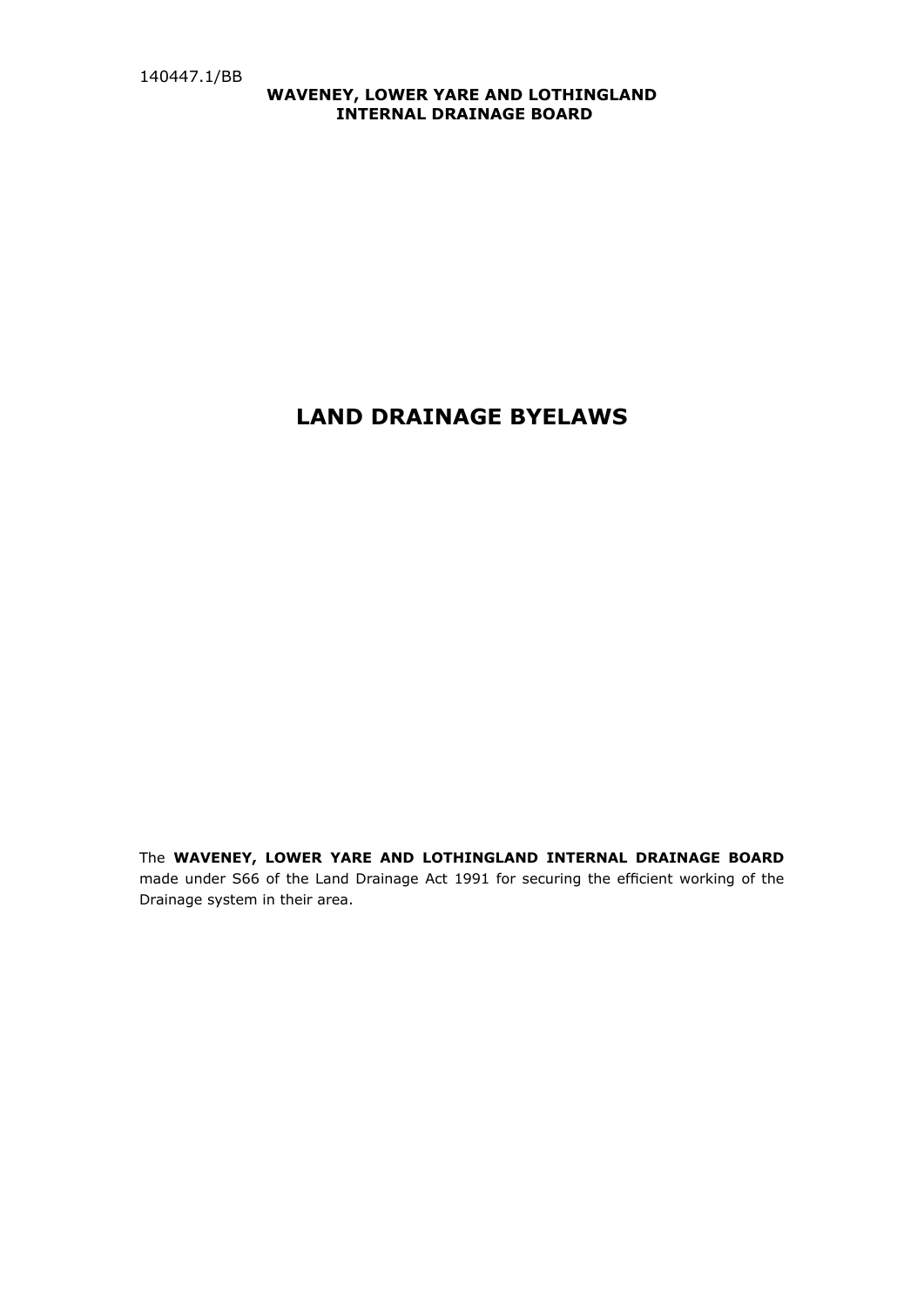# **LAND DRAINAGE BYELAWS**

# **Index**

# Preamble

- 1. Commencement of Byelaws
- 2. Application of Byelaws
- 3. Control of Introduction of Water and Increases in Flow or Volume of Water
- 4. Control of Sluices etc.
- 5. Fishing Nets and Angling
- 6. Diversion or Stopping Up of Watercourses
- 7. Detrimental Substances not to be Put into Watercourses
- 8. Lighting of Fires
- 9. Notice to Cut Vegetation
- 10. No Obstructions within seven metres of the Edge of the Watercourse
- 11. Repairs to Buildings
- 12. Control of Vermin
- 13. Damage by Animals to Banks
- 14. Vehicles not to be Driven on Banks
- 15. Banks not to be Used for Storage
- 16. Not to Dredge or Raise Gravel, Sand etc.
- 17. Fences, Excavations, Pipes etc
- 18. Tidal Outfalls
- 19. Interference with Sluices
- 20. Mooring of Vessels
- 21. Unattended Vessels
- 22. Removal of Sunken Vessels
- 23. Navigation of Vessels
- 24. Damage to Property of the Board
- 25. Defacement of Notice Boards
- 26. Obstruction of the Board and Officers
- 27. Savings for Other Bodies
- 28. Saving for Crown Lands
- 29. Arbitration
- 30. Notices
- 31. Limitation
- 32. Revocation
- 33. Interpretation

Common Seal

Penalty Notice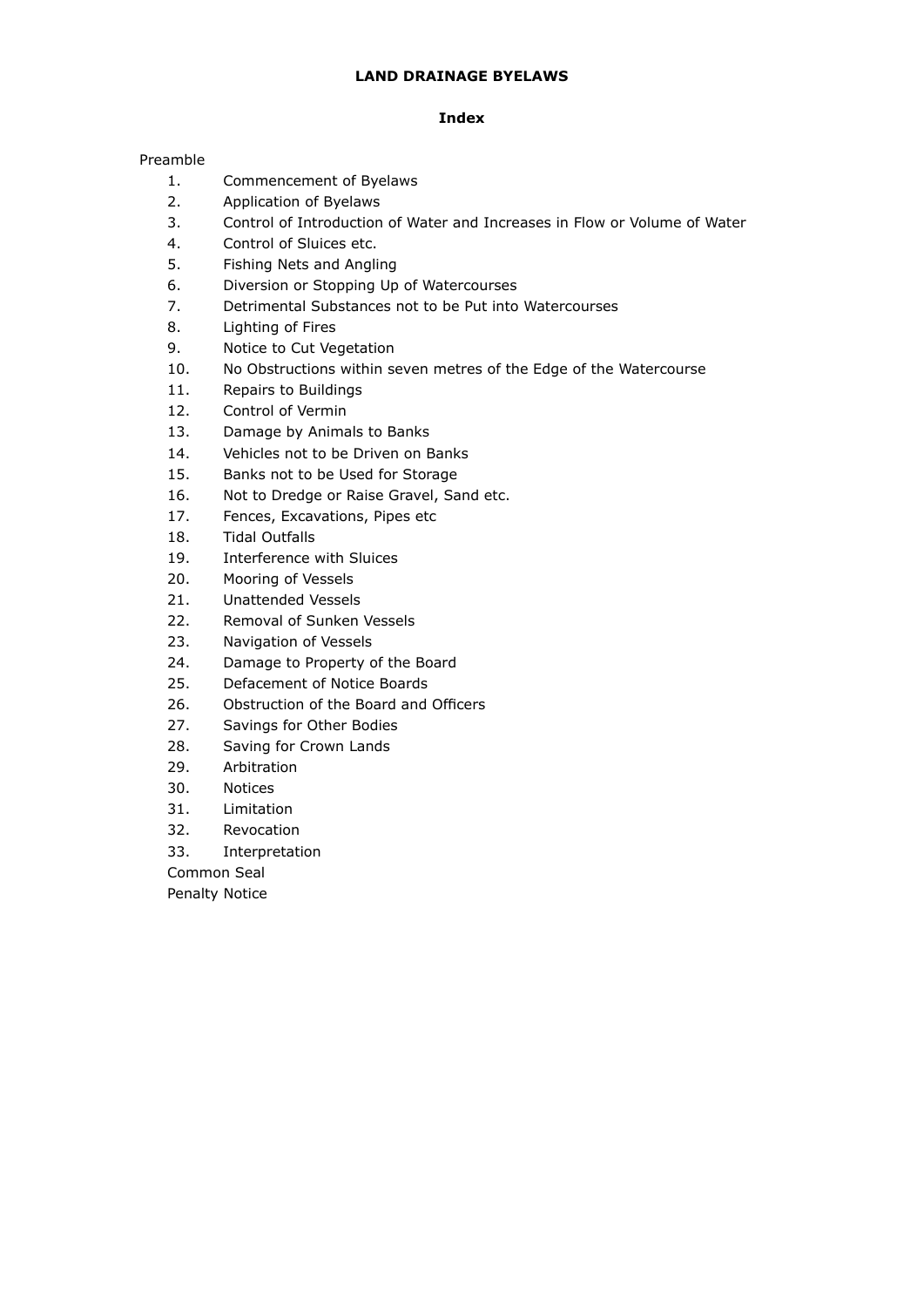# **1. Commencement of Byelaws**

These Byelaws shall come into operation at the expiration of one month beginning with the day on which they are confirmed by the Secretary of State.

# **2. Application of Byelaws**

- (a) These Byelaws shall have effect within the District;
- (b) The watercourses referred to in these Byelaws are watercourses which are for the time being vested in or under the control of the Board.

#### **3. Control of Introduction of Water and Increase in Flow or Volume of Water**

No person shall as a result of development (within the meaning of Section 55 of the Town and Country Planning Act 1990 as amended ("the Act") (whether or not such development is authorised by the Act or any regulation or Order whatsoever or none of them) for any purpose by means of any channel, siphon, pipeline or sluice or by any other means whatsoever introduce any water into any watercourse in the district so as to directly or indirectly increase the flow or volume of water in any watercourse in the district (without the previous consent of the Board).

## **4. Control of Sluices, etc**

Any person having control of any sluice, water control structure or appliance for introducing water into any watercourse in the District or for controlling or regulating or affecting the flow of water in, into or out of any watercourse shall use and maintain such sluice, water control structure or appliance in accordance with such reasonable directions as may from time to time be given by the Board with a view to the prevention of flooding or any shortage in the flow or supply of water and to the efficient working of the drainage system in the District.

## **5. Fishing Nets and Angling**

No person shall angle or set any nets or engines for the catching or keeping of fish in any watercourse in such a manner as to cause damage to or endanger the stability of the bank of the watercourse or to affect or impede the flow of water.

In this Byelaw "nets" includes –

- (a) a stake net, bag net or keep net;
- (b) any net secured by anchors and any net, or other implement for taking fish, fixed to the soil or made stationary in any other way;
- (c) any net placed or suspended in any inland or tidal waters unattended by the owner or a person duly authorised by the owner to use it for fish, and any engine, device, machine or contrivance, whether floating or otherwise, for placing or suspending such a net or maintaining it in working order or making it stationary.

## **6. Diversion or Stopping up of Watercourses**

No person shall, without the previous consent of the Board, take any action, or knowingly permit or aid or abet any person to take any action to stop up any watercourse or divert or impede or alter the level of or direction of the flow of water in, into or out of any watercourse.

## **7. Detrimental Substances not to be put into Watercourses**

No person shall, so as directly or indirectly to obstruct, impede or interfere with the flow of water in, into or out of any watercourse or so as to damage the bank –

- (a) discharge or put or cause or permit to be discharged or put or negligently or wilfully cause or permit to fall into any watercourse any object or matter of any kind whatsoever whether solid or liquid;
- (b) allow any such object or matter as is referred to in sub-paragraph (a) of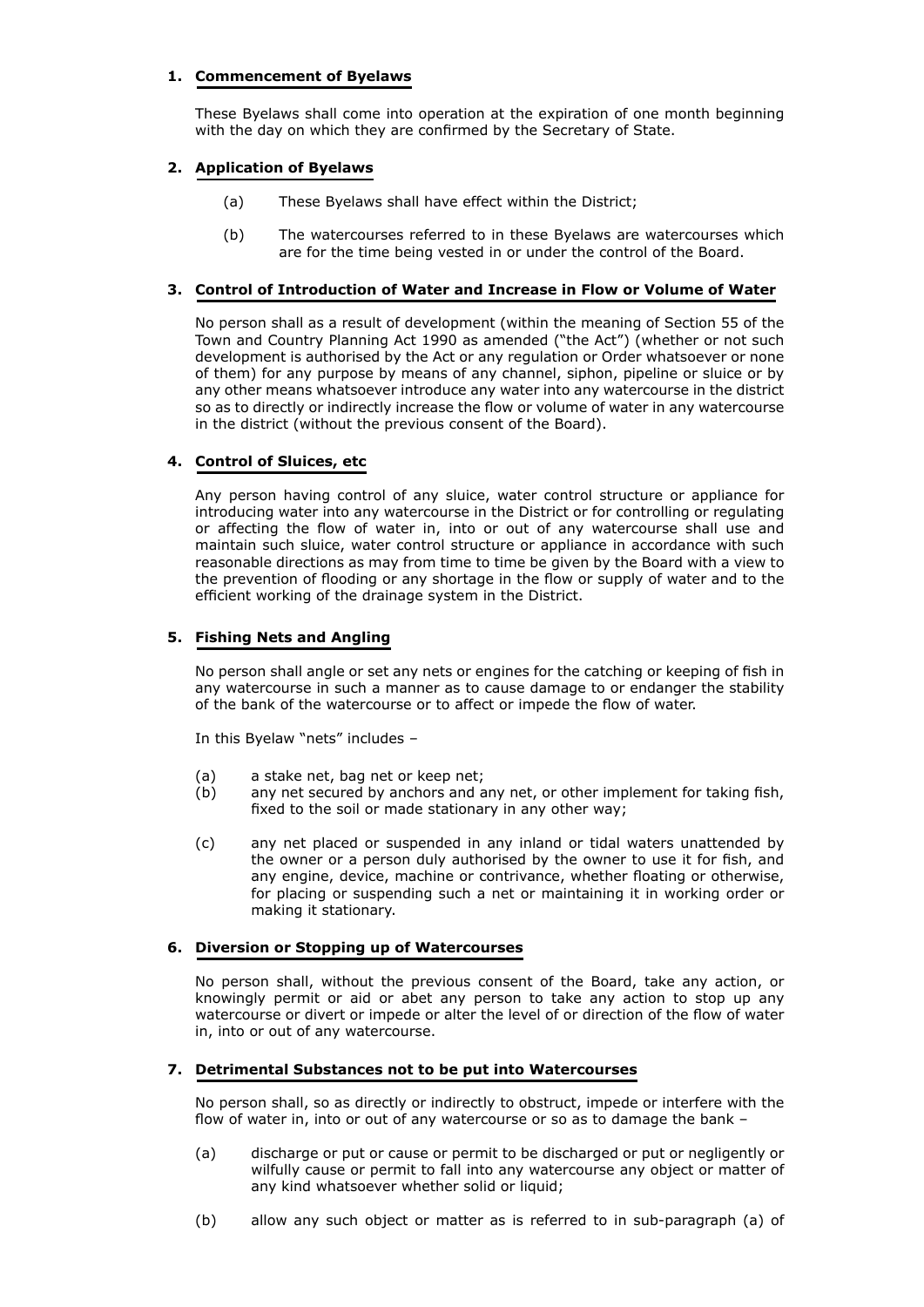this Byelaw to remain in proximity to any watercourse in such manner as to render the same liable to drift or fall or be carried into any watercourse.

Provided that nothing in this byelaw shall be deemed to render unlawful the growing or harvesting of crops in accordance with normal agricultural practice.

#### **8. Lighting of Fires**

No person shall light or cause or permit to be lighted or commit any action liable to cause to be lighted any fire on any land adjoining the watercourse where such action is liable to set on fire the peat land forming the banks of the watercourse or any vegetation including trees, growing on land forming the banks of the watercourse.

#### **9. Notice to Cut Vegetation**

Any person having control of any watercourse shall, upon the receipt of a notice served on him by the Board requiring him so to do, cut down and keep cut down all vegetation, including trees, growing in or on the bank of a watercourse, within such reasonable time as may be specified in the notice, and shall remove such vegetation including trees, from the watercourse immediately after the cutting thereof.

Provided that, where a hedge is growing on the bank of a watercourse, nothing in this Byelaw shall require more than the pruning of the hedge so as to prevent it from growing over or into the watercourse, and the removal of the resultant cuttings.

#### **10. No Obstruction within 7 Metres of the Edge of the Watercourse**

No person without the previous consent of the Board shall erect any building or structure, whether temporary or permanent, or plant any tree, shrub, willow or other similar growth within 7 metres of the landward toe of the bank where there is an embankment or wall or within 7 metres of the top of the batter where there is no embankment or wall, or where the watercourse is enclosed within 7 metres of the enclosing structure.

## **11. Repairs to Buildings**

The Owner of any building or structure in or over a watercourse or on the banks thereof shall, upon receipt of a notice from the Board that because of its state of disrepair-

- (a) the building or structure is causing or is in imminent danger of causing an obstruction to the flow of the watercourse, or
- (b) the building or structure is causing or is in imminent danger of causing damage to the bank of the watercourse,

carry out such reasonable and practicable works as are specified in the notice for the purpose of remedying or preventing the obstruction or damage as the case may be within such reasonable time as is specified in the notice.

## **12. Control of Vermin**

The occupier of any bank of a watercourse or any part thereof shall, upon being required by the Board by notice, within such reasonable time as may therein be specified, take such steps as are specified in the notice, being such steps as the Board consider necessary and practicable for preventing the Bank from becoming infested by rabbits, rats, coypu, foxes and moles or any other wild mammal not being an animal listed in Schedule 5 or Schedule 6 to the Wildlife and Countryside Act 1981, but excluding the water vole from such control.

## **13. Damage by Animals to Banks**

All persons using or causing or permitting to be used any bank of any watercourse for the purpose of grazing or keeping any animal thereon shall take such steps including fencing as are necessary and reasonable practicable and shall comply with such reasonable directions as may from time to time be given by the Board to prevent the bank or the channel of the watercourse from being damaged by such use.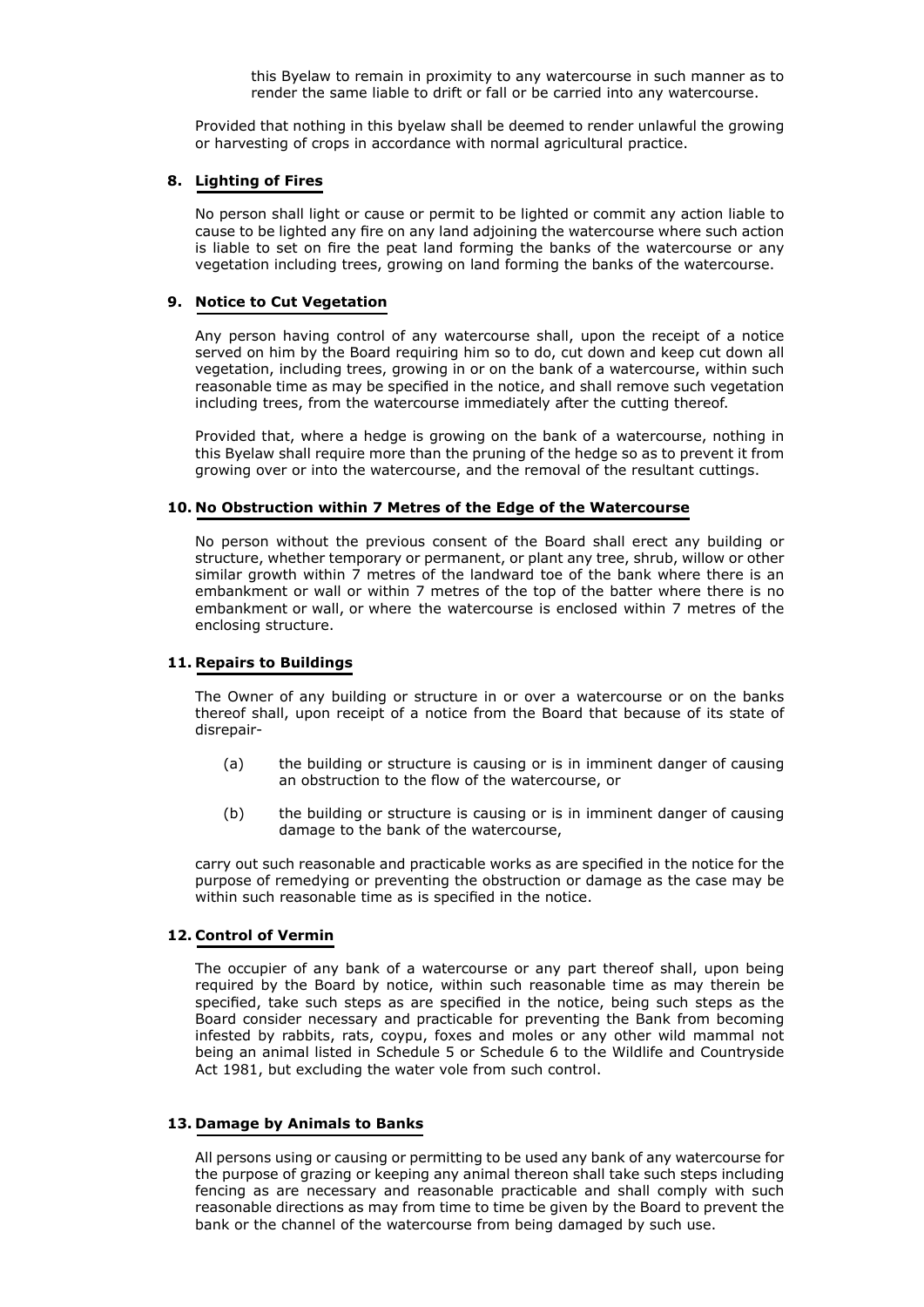Provided that nothing in this Byelaw shall be deemed to affect or prevent the use of, for the purpose of enabling animals to drink at it, any place made or to be made or constructed as approved by the Board.

#### **14. Vehicles not to be Driven on the Banks**

No person shall use or drive or permit or cause to be used or driven any cart, vehicle or implement of any kind whatsoever on, over or along any bank of a watercourse in such manner as to cause damage to such bank.

#### **15. Banks not to be used for Storage**

No person shall use or cause or permit to be used any bank of any watercourse for the purpose of depositing or stacking or storing or keeping any rubbish or goods or any material or things thereon in such a manner as by reason of the weight, volume or nature of such rubbish, goods, material or things causes or is likely to cause damage to or endanger the stability of the bank or channel of the watercourse or interfere with the operations or access of the Board or the right of the Board to deposit spoil on the bank of the watercourse.

## **16. Not to Dredge or Raise Gravel, Sand etc.**

No person shall without the previous consent of the Board dredge or raise or take or cause or permit to be dredged or raised or taken any gravel, sand, ballast, clay or other material from the bed or bank of any watercourse.

## **17. Fences, Excavations, Pipes etc.**

No person shall without the previous consent of the Board –

- (a) place or affix or cause or permit to be placed or affixed any gas or water main or any pipe or appliance whatsoever or any electrical main or cable or wire in or over any watercourse or in, over or through any bank of any watercourse;
- (b) cut, pare, damage or remove or cause or permit to be cut, pared, damaged or removed any turf forming part of any bank of any watercourse, or dig for or remove or cause or permit to be dug for or removed any stone, gravel, clay, earth, timber or other material whatsoever forming part of any bank of any watercourse or do or cause or permit to be done anything in, to or upon such bank or any land adjoining such bank of such a nature as to cause damage to or endanger the stability of the bank;
- (c) make or cut or cause or permit to be made or cut any excavation or any tunnel or any drain, culvert or other passage for water in, into or out of any watercourse or in or through any bank of any watercourse;
- (d) erect or construct or cause or permit to be erected or constructed any fence, post, pylon, wall, wharf, jetty, pier, quay, bridge, loading stage, piling, groyne, revetment or any other building or structure whatsoever in, over or across any watercourse or in or on any bank thereof:
- (e) place or fix or cause or permit to be placed or fixed any engine or mechanical contrivance whatsoever in, under or over any watercourse or in, over or on any bank of any watercourse in such a manner or for

such length of time as to cause damage to the watercourse or bank thereof or obstruct the flow of water in, into or out of such watercourse.

 Provided that this Byelaw shall not apply to any temporary work executed in an emergency but a person executing any work so excepted shall, as soon as practicable, inform the Board in writing of the execution and of the circumstances in which it was executed and comply with any directions the Board may give with regard thereto.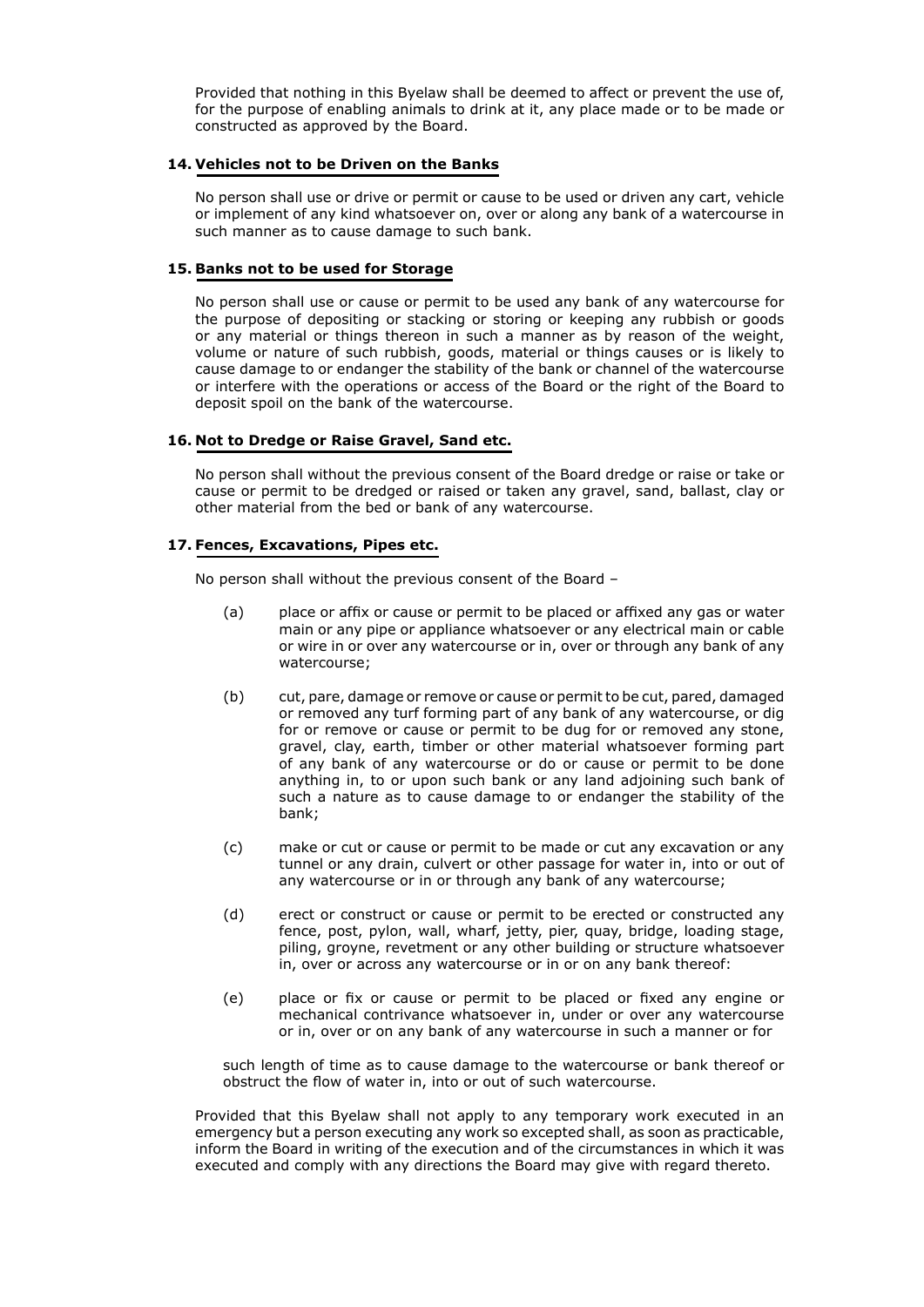## **18. Tidal Outfalls**

No person shall place or cause to be placed or abandon or cause to be abandoned upon the foreshore any trees, roots of trees, branches, timber, tins, bottles, boxes, tyres, bricks, stones, soil, wire, rubbish or other object or matter whatsoever which (whether immediately or as a result of subsequent tidal action) may impede or be likely to impede the flow of water through the sluices or outfall pipes through the tidal banks or through the watercourses of such foreshore or impede or be likely to impede the operation of such sluices or outfall pipes or may cause or be likely to cause damage thereto.

## **19. Interference with Sluices**

No person shall without lawful authority interfere with any sluice or other water control structure or appliance for controlling or regulating the flow of water in, into or out of a watercourse.

## **20. Mooring of Vessels**

No person shall moor or place any vessel in any watercourse or to or upon the bank of any watercourse in such manner or by such method as to cause or be likely to cause injury to such bank or in such manner as materially to obstruct or impede the free flow of water in, into or out of any watercourse.

## **21. Unattended Vessels**

No person shall leave any vessel unattended without taking due care to prevent such vessel from materially obstructing or impeding the free flow of water in, into or out of any watercourse of any sluice in any bank.

# **22. Removal of Sunken Vessels**

No person who is the owner of a vessel sunk, stranded, damaged, or adrift in a watercourse or, in the case of a sunken vessel which is abandoned, who was the owner immediately before the abandonment shall, after ten days from the day on which the Board serves on him notice in writing that the vessel is causing obstruction, permit the vessel to remain in the watercourse in such a manner as to impede or harmfully divert the flow of water in, into or out of the watercourse.

# **23. Navigation of Vessels**

No person shall navigate any vessel in such a manner or at such a speed as to injure the bank of any watercourse and where the Board have by notice erected at any place limited the speed of vessels passing such place no person shall navigate a vessel at a speed over the bed of the watercourse greater than the speed so limited.

Provided that the Board shall not exercise their powers under this Byelaw so as to limit the speed of –

- (a) vessels in any tidal waters except after consultation with the Department for Transport, or
- (b) vessels navigating waterways of the British Waterways Board for which speed limits are prescribed by the Byelaws of such Board.

## **24. Damage to Property of the Board**

No person shall interfere with or damage any bank, bridge, building, structure, appliance or other property of or under the control of the Board.

# **25. Defacement of Notice Boards**

No person shall deface or remove any notice board, notice or placard put up by the Board.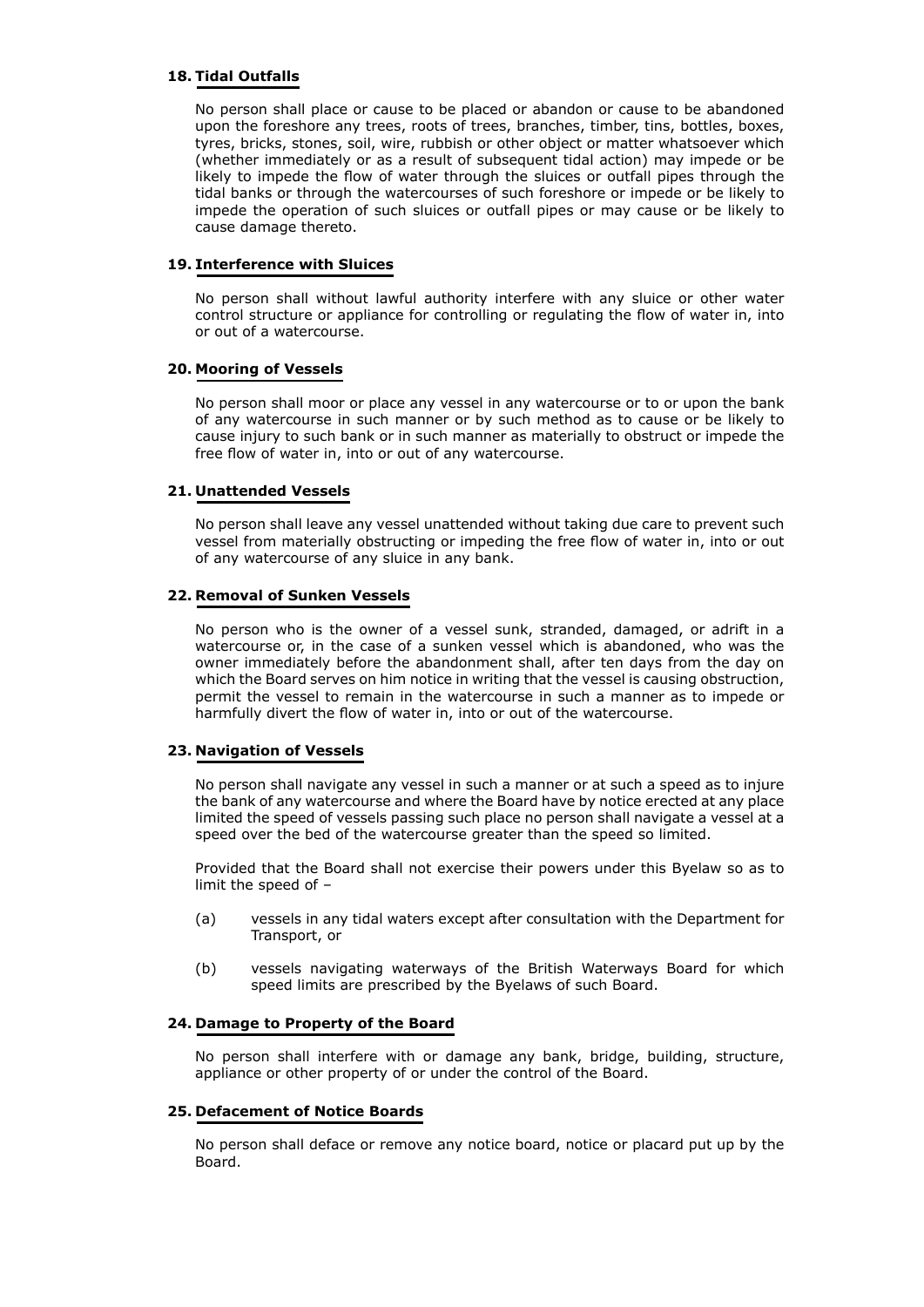## **26. Obstruction of the Board and Officers**

No person shall obstruct or interfere with any member, officer, agent or servant of the Board exercising any of his functions under the Act or these Byelaws.

#### **27. Savings for Other Bodies**

Nothing in these Byelaws shall –

- (a) conflict with or interfere with the operation of any Byelaw made by the Environment Agency or of any navigation, harbour, or conservancy authority but no person shall be liable to more than one penalty or in the case of a continuing offence more than one daily penalty in respect of the same offence;
- (b) restrict, prevent, interfere with or prejudice the exercise of any statutory rights or powers which are now or hereafter may be vested in or exercise

by  $-$ 

(i) any public utility undertaking carried on by a local authority under any

Act or under any Order having the force of an Act;

- (ii) the undertakings of the Environment Agency and of any water undertaker or sewerage undertaker;
- (iii) any public gas transporter within the meaning of Part I of the Gas Act 1986;
- (iv) any navigation, harbour or conservancy authority;
- (v) any person who acts as the operator of a relevant railway asset with respect to the construction, use or maintenance and repair of any such asset or the free, uninterrupted and safe use of any such asset and the traffic (including passengers) thereof;
- (vi) any local authority;
- (vii) any highway authority for the purposes of the Highways Act 1980 (as amended by any subsequent enactment) in relation to any highway whether or not maintainable at public expense;
- (viii) any undertaking engaged in the operation of a telecommunications system;
- (ix) a relevant airport operator within the meaning of Part V of the Airports Act 1986;
- (x) the Civil Aviation Authority and any subsidiary thereof;
- (xi) the British Waterways Board;
- (xii) the Coal Authority;
- (a) restrict, prevent, interfere with or prejudice any right of a highway authority to introduce into any watercourse surface water from a highway, for which it is the highway authority;
- (b) restrict, prevent, interfere with or prejudice any right of a licence holder within the meaning of Part I of the Electricity Act 1989 to do anything authorised by that licence or anything reasonably necessary for that purpose;
- (c) affect any liability otherwise than under or by reason of these Byelaws.

#### **28. Saving for Crown Lands**

(a) Nothing in these Byelaws shall operate to prevent the removal of any substance on, in or under (or the erection of any structure, building or machinery or any cable, wire or pipe on, over or under) lands belonging to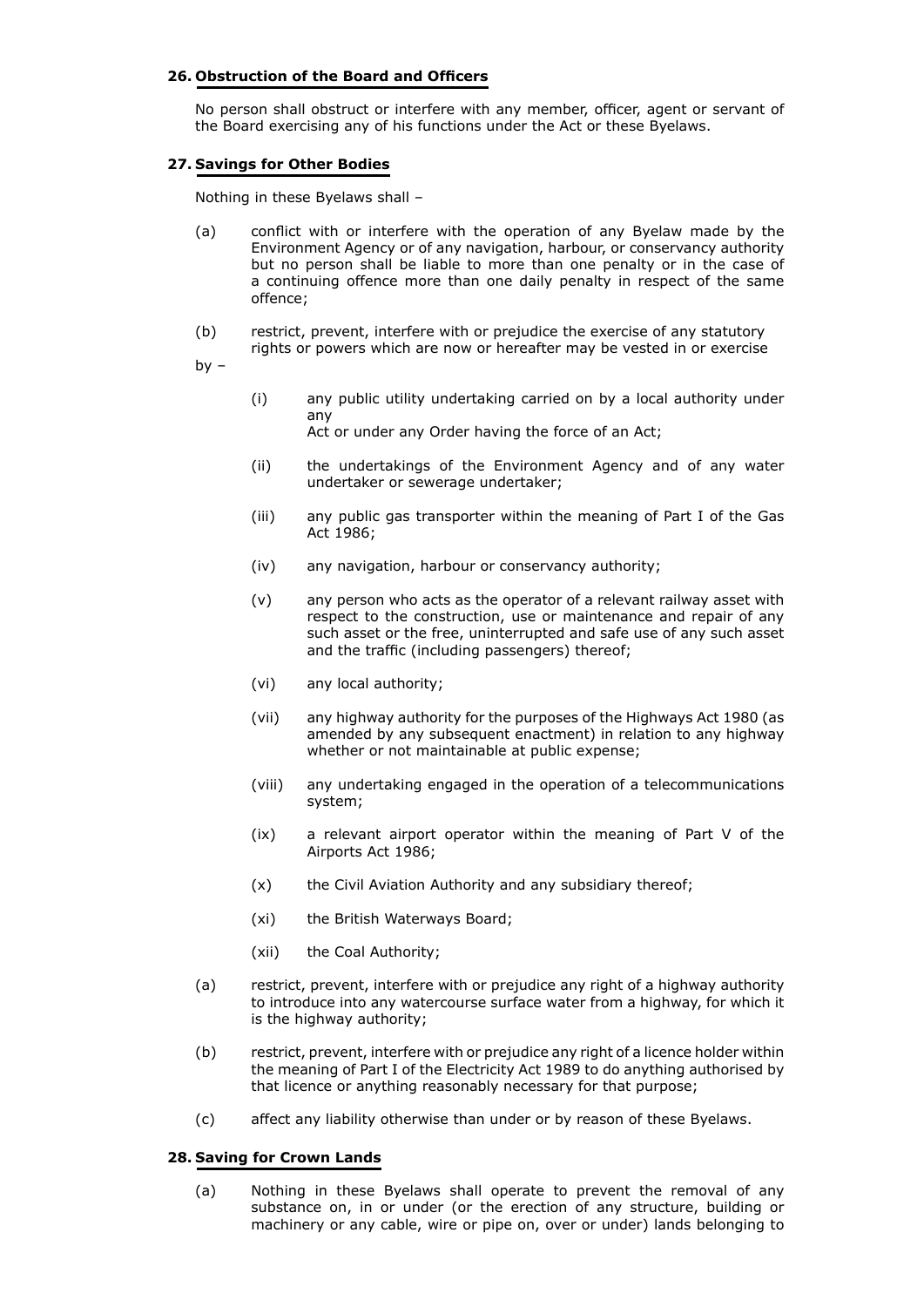Her Majesty in the right of the Crown by any person thereunto authorised by the Crown Estate Commissioners.

(b) Nothing contained in any of the foregoing byelaws should be deemed to be or shall operate as a grant by or on behalf of the Crown as owner of the foreshore below high water mark of any estate or interest in or right over such foreshore, or any part thereof, nor shall anything contained in or done under any of the provisions of the foregoing byelaws in any respect prejudice or injuriously affect the rights and interests of the Crown in such foreshore, or prevent the exercise thereon of any public rights or prejudice or injuriously affect any right, power or privilege legally exercisable by any person in over and in respect of the seashore.

# **29. Arbitration**

- (a) Where by or under any of these Byelaws any person is required by a notice in writing given by the Board to do any work to the satisfaction of the Board or to comply with any directions of the Board, he may within 21 days after the service of such notice on him give to the Board a counter-notice in writing objecting to either the reasonableness of or the necessity for such requirement or directions, and in default of agreement between such person and the Board the dispute shall, when the person upon whom such notice was served is a drainage or local authority be referred to the Secretary of State whose decision shall be final, and in any other case shall be referred to the arbitration of a single arbitrator to be appointed in default of agreement by the President of the Institution of Civil Engineers on the application of either party. Where such a counter-notice has been given to the Board the operation of the notice shall be suspended until either agreement has been reached or the dispute has been determined by arbitration in accordance with the provisions of this Byelaw;
- (b) where by or under these Byelaws any person is required by a notice in writing given by the Board to do any work to the satisfaction of the Board or to comply with any directions of the Board and any dispute subsequently arises as to whether such work has been executed or such directions have been complied with, such dispute if it arises between a drainage authority or local authority and the Board shall be referred to the Secretary of State whose decision shall be final, and in any other case shall be referred to the arbitration of a single arbitrator to be appointed in default of agreement by the President of the Institution of Civil Engineers on the application of either party;
- (c) where by or under Byelaws 3, 6, 10, 16 or 17 any person is required to refrain from doing any act without the consent of the Board, such consent shall not be unreasonably withheld and may be either unconditional or subject to such reasonable conditions as the Board may consider appropriate and where any dispute arises as to whether in such a case the consent of the Board is being unreasonably withheld, or as to whether any conditions subject to which consent is granted are unreasonable, such dispute shall if it arises between a drainage authority or local authority and the Board be referred to the Secretary of State whose decision shall be final, and in any other case such dispute shall be referred to the arbitration of a single arbitrator to be appointed in default of agreement by the President of the Institution of Civil Engineers on the application of either party.

## **30. Notices**

Notices and any other documents required or authorised to be served or given under or by virtue of these Byelaws shall be served or given in the manner prescribed by section 71 of the Act.

#### **31. Limitation**

(a) Nothing in these Byelaws shall authorise the Board to require any person to do any act, the doing of which is not necessary for securing the efficient working of the drainage system of the District or to refrain from doing any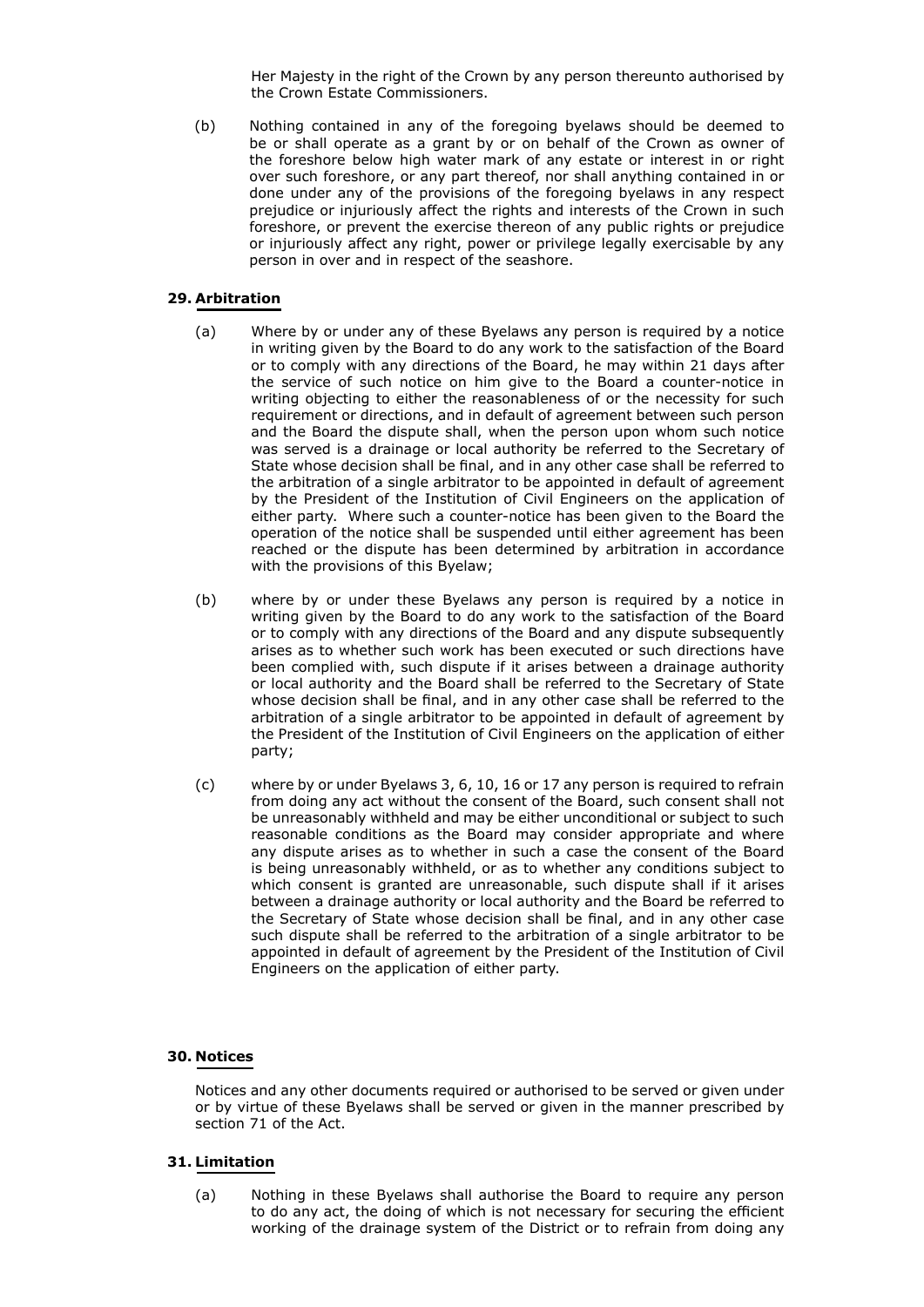act, the doing of which does not adversely affect the efficient working of the drainage system of the District.

- (b) If any conflict arises between these Byelaws and
	- (i) sections 61A to E of the land Drainage Act 1991 (which relates to the Board's duties with respect to the environment), or
	- (ii) the Conservation (Natural Habitats etc) Regulations 1994ª the said Act and the said Regulations shall prevail.

#### **32. Revocation**

The Byelaws made by the:-

Blundeston Flixtion & Oulton Internal Drainage Board on the 2<sup>nd</sup> March 1998 Burgh Castle, Bradwell, Gorleston, Southtown and Cobholm Island Internal Drainage Board on the 19<sup>th</sup> January 1998 Langley Chedgrave & Toft Monks Internal Drainage Board on the 29th September 1997 Limpenhoe & Reedham Internal Drainage Board on the 9th February 1998 Lothingland Internal Drainage Board on the 2nd February 1998 Lower Waveney Internal Drainage Board on the 6<sup>th</sup> February 1998 Lower Waveney Second Internal Drainage Board on the 23rd January 1998 Lower Waveney Third Internal Drainage Board on the 29<sup>th</sup> January 1998 Lower Yare Second Internal Drainage Board on the 22<sup>nd</sup> October 1997 Lower Yare Third Internal Drainage Board on the 25<sup>th</sup> September 1997 Oulton Carlton Colville & Barnby Internal Drainage Board on the 6th February 1998 Waveney Valley Internal Drainage Board on the 19<sup>th</sup> June 1997

are hereby revoked.

#### **33. Interpretation**

In these Byelaws, unless the context otherwise requires, the following expressions shall have the meaning hereby respectively assigned to them, that is to say –

"The Act" means the Land Drainage Act 1991;

"Animal" includes any horse, cattle, sheep, deer, goat, swine, goose or poultry;

"Bank" includes any bank, cross bank, wall or embankment adjoining or confining or constructed for the purpose of or in connection with any watercourse and includes all land between the bank and the low water mark or level of the water in the watercourse as the case may be and where there is no such bank, cross bank, wall or embankment includes the top edge of the batter enclosing the watercourse;

"Board" means the Waveney, Lower Yare and Lothingland Internal Drainage Board;

"Consent of the Board" means the consent of the Board in writing signed by the Clerk

for the time being of the Board or other duly authorised officer;

"District" means the area under the jurisdiction of the Board;

ª SI 1994/2716

"Occupier" means in the case of land not occupied by any tenant or other person the person entitled to the occupation thereof;

"Owner" includes the person defined as such in the Public Health Act 1936;

"Relevant Railway Asset" means

(a) a network which was transferred, by virtue of a transfer scheme made under Section 85 of the Railways Act 1993, from the British Railways Board and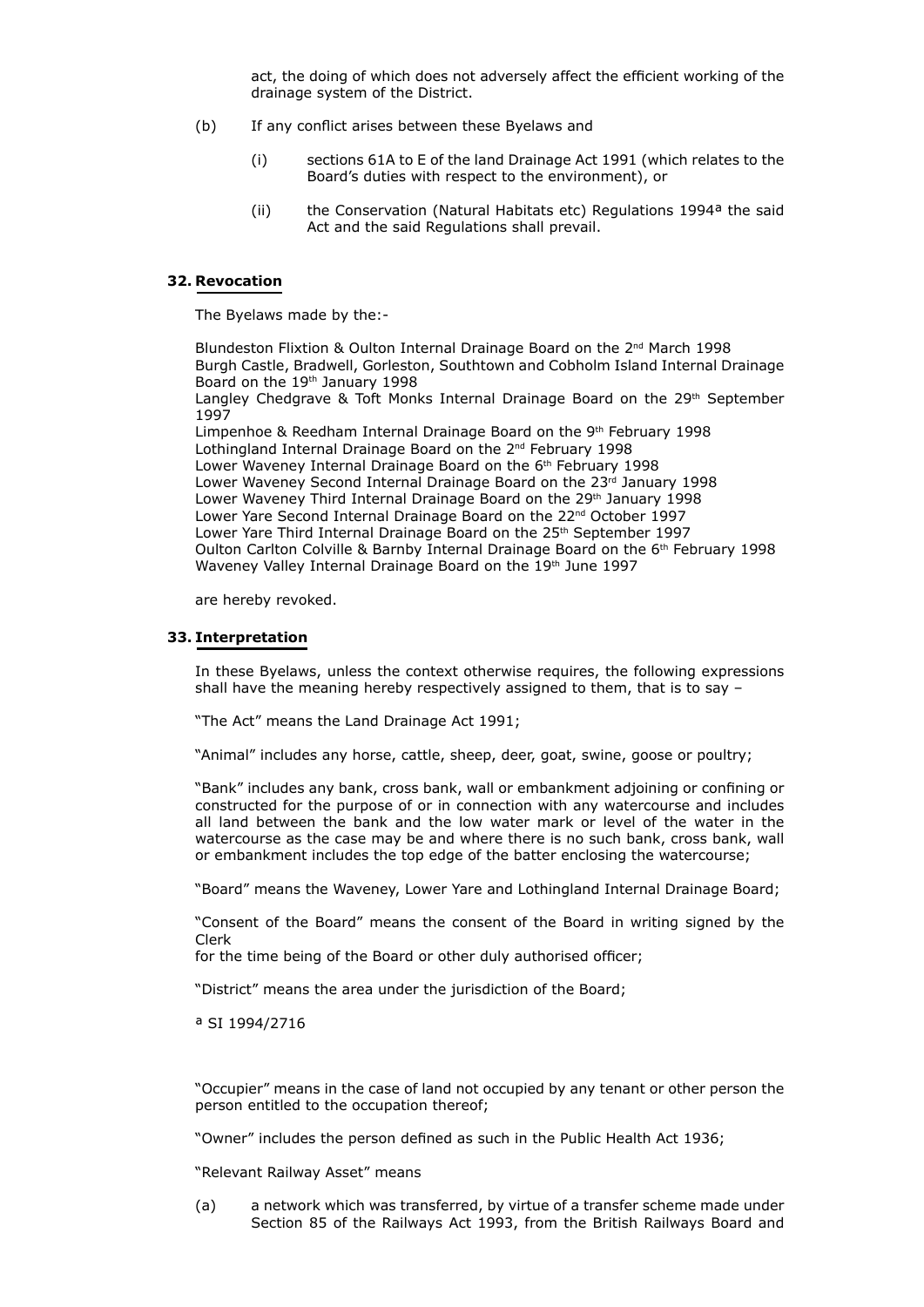vested in the company formed and registered under the Companies Act 1985 and known, at the date of vesting, as Railtrack PLC,

(b) a station which is operated in connection with the provisions of the railway services on such a network,

or

(c) a light maintenance depot.

Expressions used in this definition and in the Railways Act 1993 have the same meaning in this definition as they have in that Act, and a network such as is described in (a) above shall not cease to be such a network where it is modified by virtue of having any network added to it or removed from it.

"The Secretary of State" means the Secretary of State for Environment, Food and Rural Affairs;

"Vegetation" means trees, willows, shrubs, weeds, grasses, reeds, rushes or other vegetable growths;

"Vessel" includes any ship, hovercraft (as defined by the Hovercraft Act 1968), lighter, keel, barge, tug, houseboat, pleasure or other boat, aircraft, randan, wherry, skiff, dinghy, shallop, punt, yacht, canoe, raft, float of timber or any other craft whatsoever, and howsoever worked, navigated or propelled;

"Water Control Structures" means a structure or appliance for introducing water into any watercourse and for controlling or regulating or affecting flow, and includes any sluice, slacker, floodgate, lock, weir, pump or pumping machinery;

any other expressions shall have the same meaning as in the Act.

THE COMMON SEAL of the WAVENEY, LOWER YARE AND LOTHINGLAND INTERNAL DRAINAGE BOARD was hereunto affixed on the 28th November 2006 in the presence of:-

Chairman

Sealed by the Board

Clerk